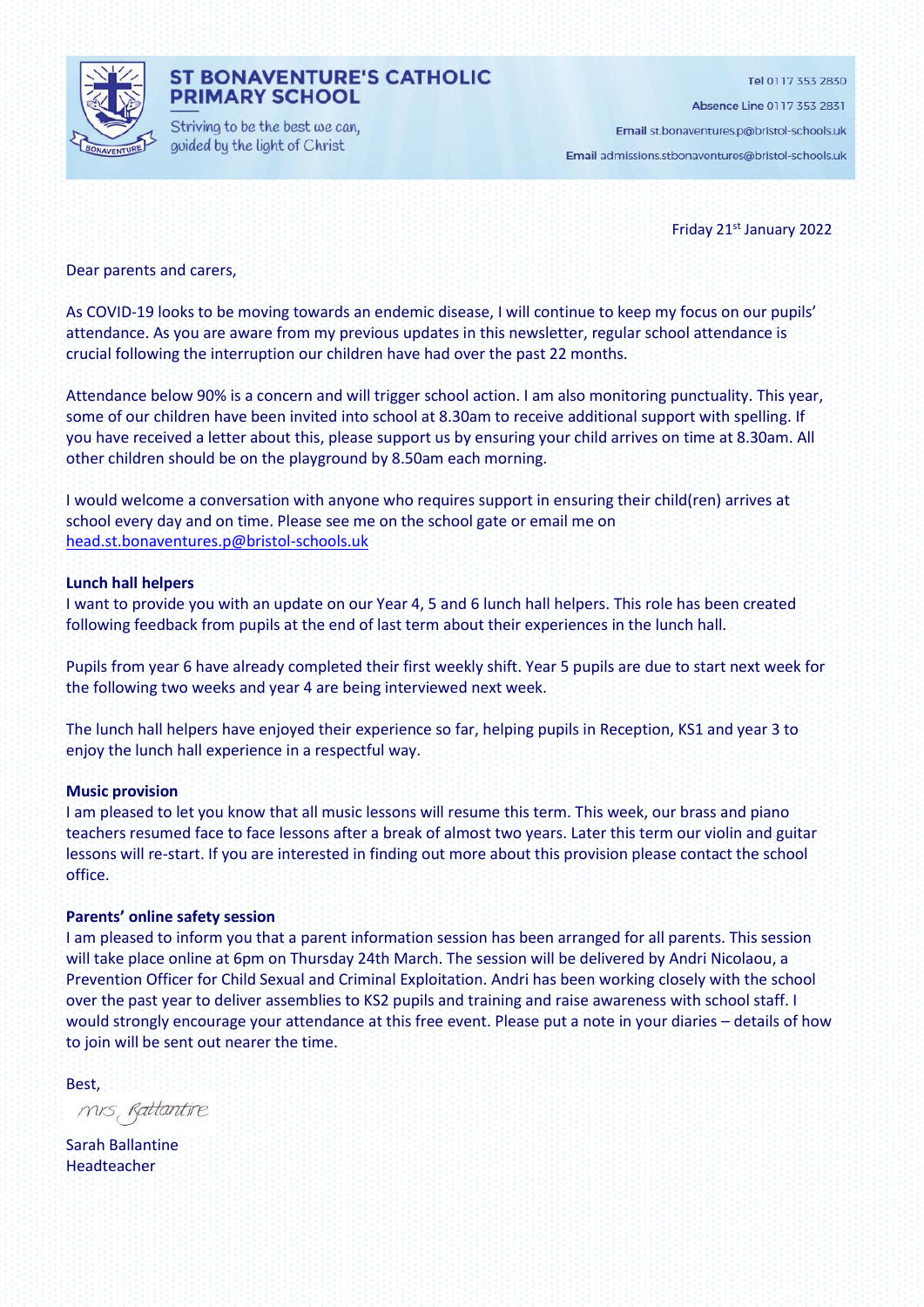# **Events week commencing: Monday 24th January 2022 (MENU week 2)**

Fri 28th January: Don't forget home clothes on Friday!

#### **Respect**

In school we have been looking at how we can show respect. Below is a poem written by 6GW and shared in assembly this week:

> *Respect at St Bon's* Respect at St Bon's is on everyone's mind, We know how to earn it; it's about being kind. Respect is present in a number of ways, We should see it always and everywhere; it's not just a phase. Respect costs nothing; but its value is dear, It gets you far in life but we need to be clear. Show respect as you would with your mothers, Wait patiently to speak And listen to others, Never interrupting And putting up our hand, Politely asking questions so we all understand. In the classroom, respect is key, In year 6 we guide the way So others will see, Taking good care of resources and toys, Offering to help others Adults, girls and boys.

Never damaging supplies or drawing on walls, Or leaving equipment lying on the floor, Walking along the corridor We should all take care, Not running through the atrium Or jumping down the stairs. Hold the door open or flashing a smile, Lining up beautifully, in single file. We would all love St Bon's to make the right choices. Saying 'Please' and 'Thank you' and using cheerful happy voices, So, St Bon's be smart, not a fool, And make 'Showing Respect' our number one rule.

#### **February Playscheme**

Our Kidzone team will be running a Playscheme this February half term from Monday 21<sup>st</sup> to Friday 25<sup>th</sup>. Bookings will be open next week and need to be made by Friday 11<sup>th</sup> February. The prices remain £28 for a full day and £21 for a short day.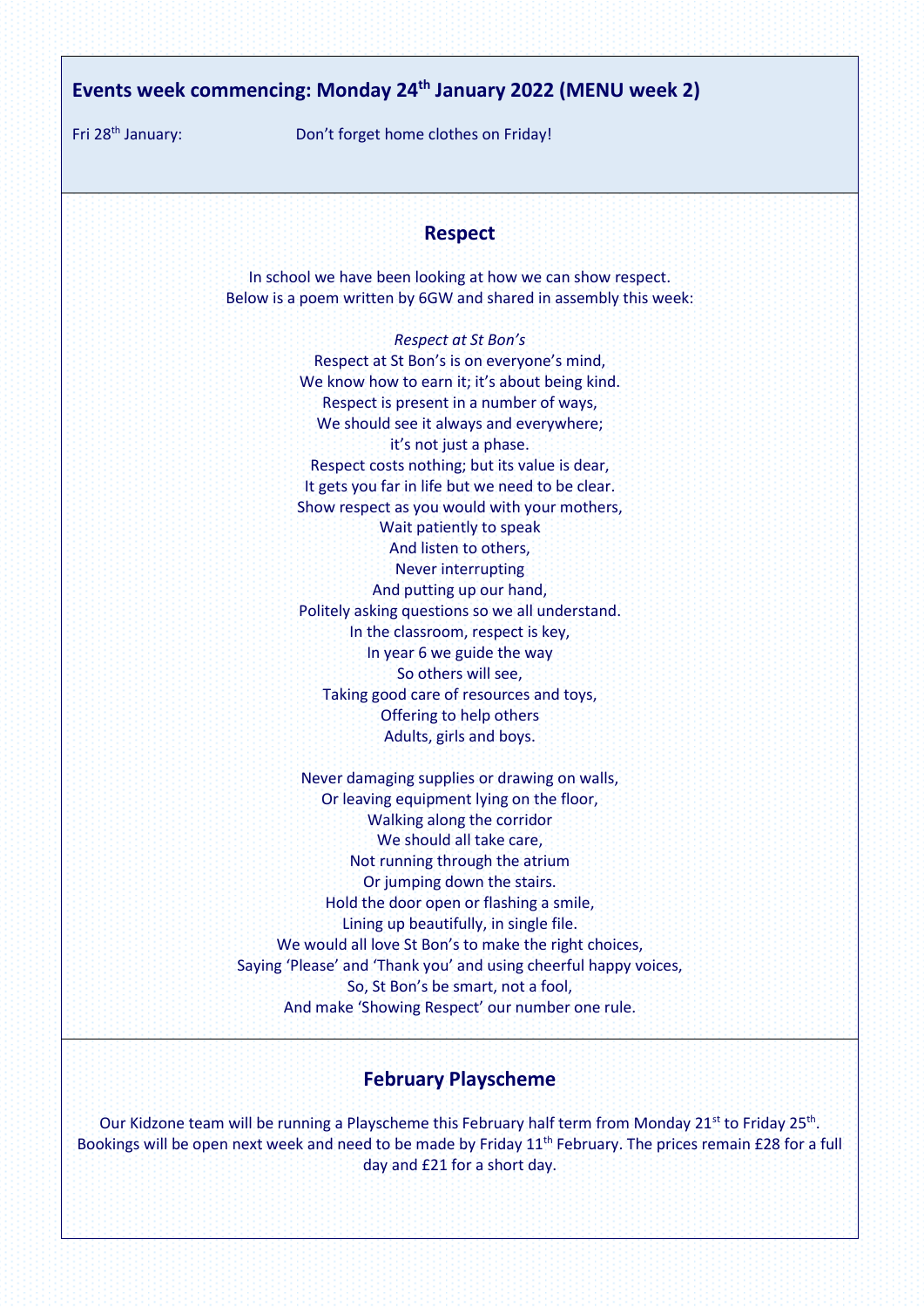# **Collection for Feed the Homeless in December**

You raised a fantastic £141.75 for this charity – thank you for your generosity!

#### **Message from Mgr Bernard at St Bon's church**

Dear parents and carers,

I need your help please. As I'm sure you're aware, every year the children in Year 3 have a special course to prepare them to make their First Holy Communion. We are hoping to start this in February after half term. I need a group of adults (male and female) to help with this programme. Ideally what I need is about six or more people, with one or two being prepared to take the main lead. This number of people means that you shouldn't need to be there for every session and given the busy lives that you have, this can often make it a lot easier for people to volunteer.

The course has three books – one for the child, one for the parents (so they can follow and help their children) and finally one for the team leaders (to show them what they need to do).

The course will run on a Saturday (whether this is morning or afternoon will depend on what the volunteers decide.)

Please email me if you can help or want more information at [bernard.massey@cliftondiocese.com](mailto:bernard.massey@cliftondiocese.com)

Thank you in advance, Mgr Bernard

## **Vacancy for School Meals Supervisory Assistant (SMSA)**

We are looking to recruit an SMSA to work every lunchtime (12.15pm to 1.15pm). This involves supervising the children in the school hall and on the playground as part of a team of SMSAs. Please contact the school office if you are interested in finding out more.

#### **PTFA News**

**[www.stbonsptfa.com](file:///C:/Users/sophi/Documents/Personal/PTFA/www.stbonsptfa.com)** Facebook – St Bons Parents and Carers Instagram - @stbonsptfa Email – [ptfa.stbons@gmail.com](mailto:ptfa.stbons@gmail.com)

**Kids and parents**

A reminder to let us know if you have any suggestions for events you want to see this year?! We would love to hear from you!!

With that in mind, we will be holding a Zoom call on Tuesday 25th January (next week) at 8pm to discuss our aims for this year as well as start planning some amazing events. Zoom details will follow shortly via your class reps!

#### **New Year, New You?**

Why not cut down on the lattes and Friday night takeaways - donate to your kid's school instead!!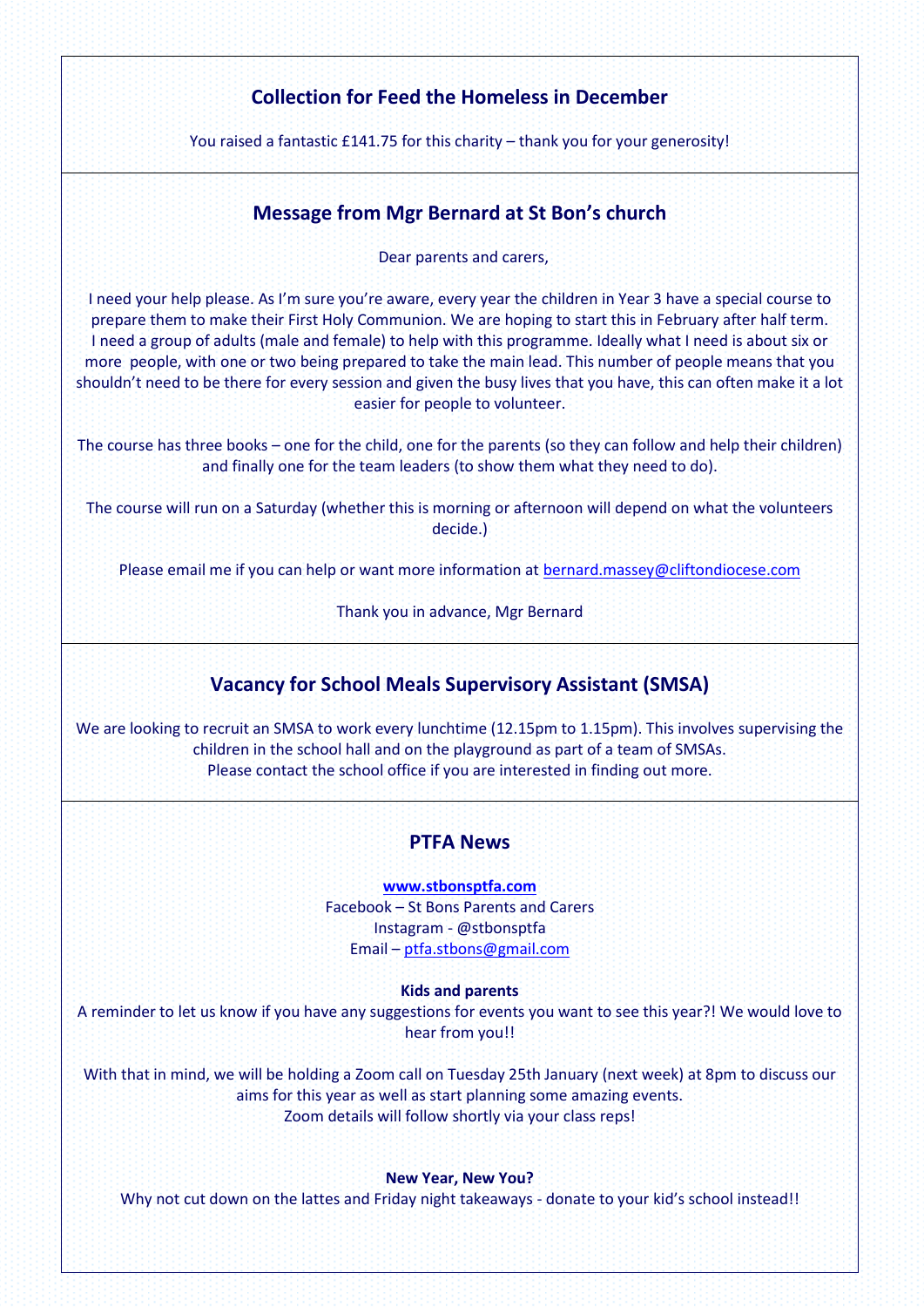